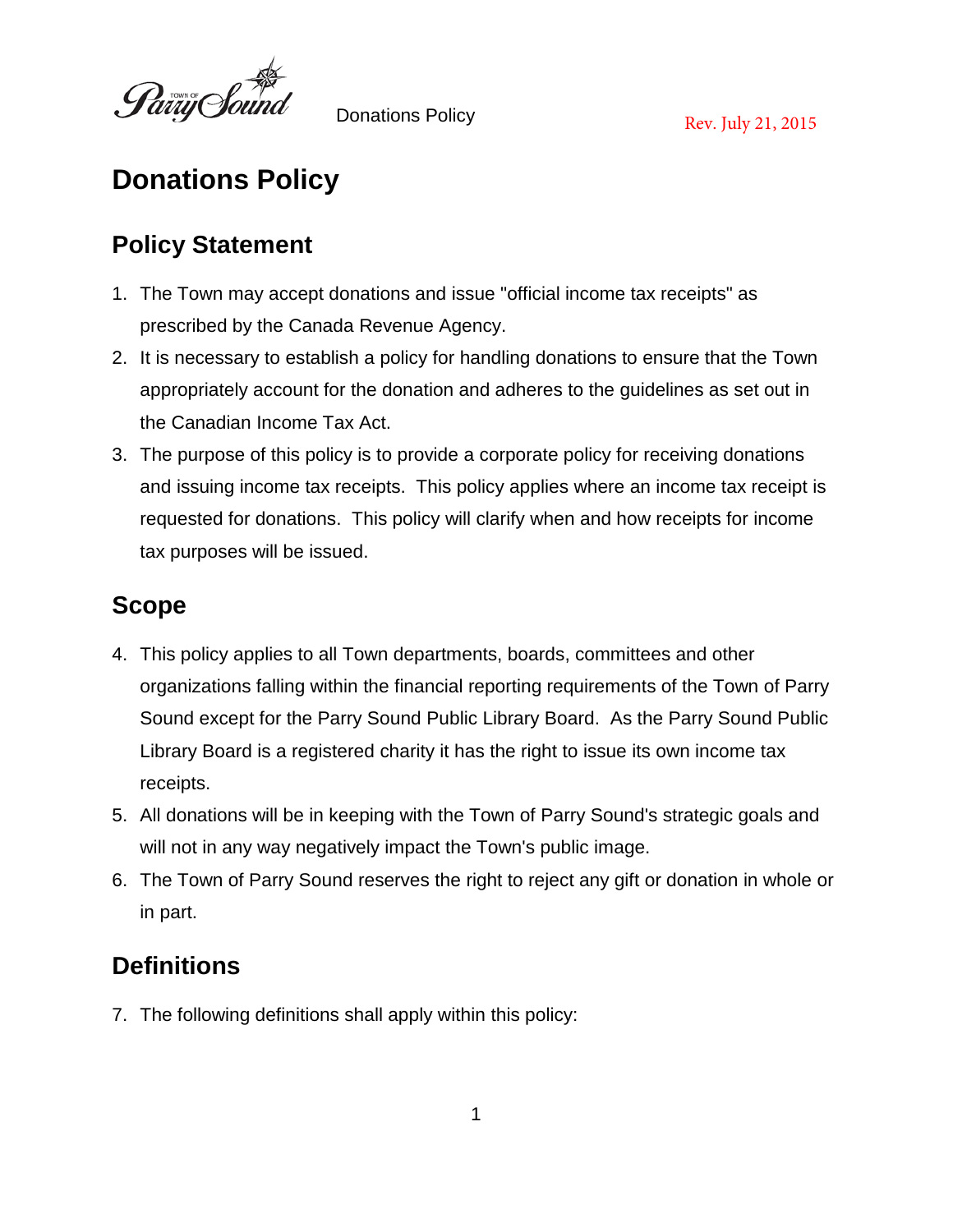

- a) Asset in this policy means a capital asset as defined in the Town's Tangible Capital Asset Policy;
- b) Council means the Council for the Corporation of the Town of Parry Sound;
- c) Director means a person holding a management position of Director within a department and includes the Chief Administrative Officer, Director of Finance and POA Court Services, Director of Public Works, Director of Development and Leisure Services and Director of Emergency Services;
- d) Donation means a financial contribution, cash, property or items such as art, furniture, equipment, materials of historical interest;
- e) Donor means a person or organization that provides a donation to the Corporation of the Town of Parry Sound;
- f) Fair Market Value is the price an item would bring on an open and free market between a willing buyer and willing seller who are operating independently of each other;
- g) Gift see donation, these terms are interchangeable;
- h) Gift-in-kind is a non-monetary donation;
- i) An Official Town Event is an event approved by Council and supported by a Committee of Council or designated Councillor, or a Municipal Service Board, where the proceeds will be directed to an existing or future Town asset and the Town controls the event's spending. The report to Council must include:
- o A request for the event to be classified as an "Official Town Event";
- o A detailed budget;
- o The Town asset benefiting from the event;
- o Identification and approval of the Committee of Council or appointment of the Councillor designate on the committee or MSB supporting or organizing the event.
- j) Relative is defined as a parent, sibling, child, grandparent, uncle, aunt and parent-in-law;
- k) Town The Corporation of the Town of Parry Sound;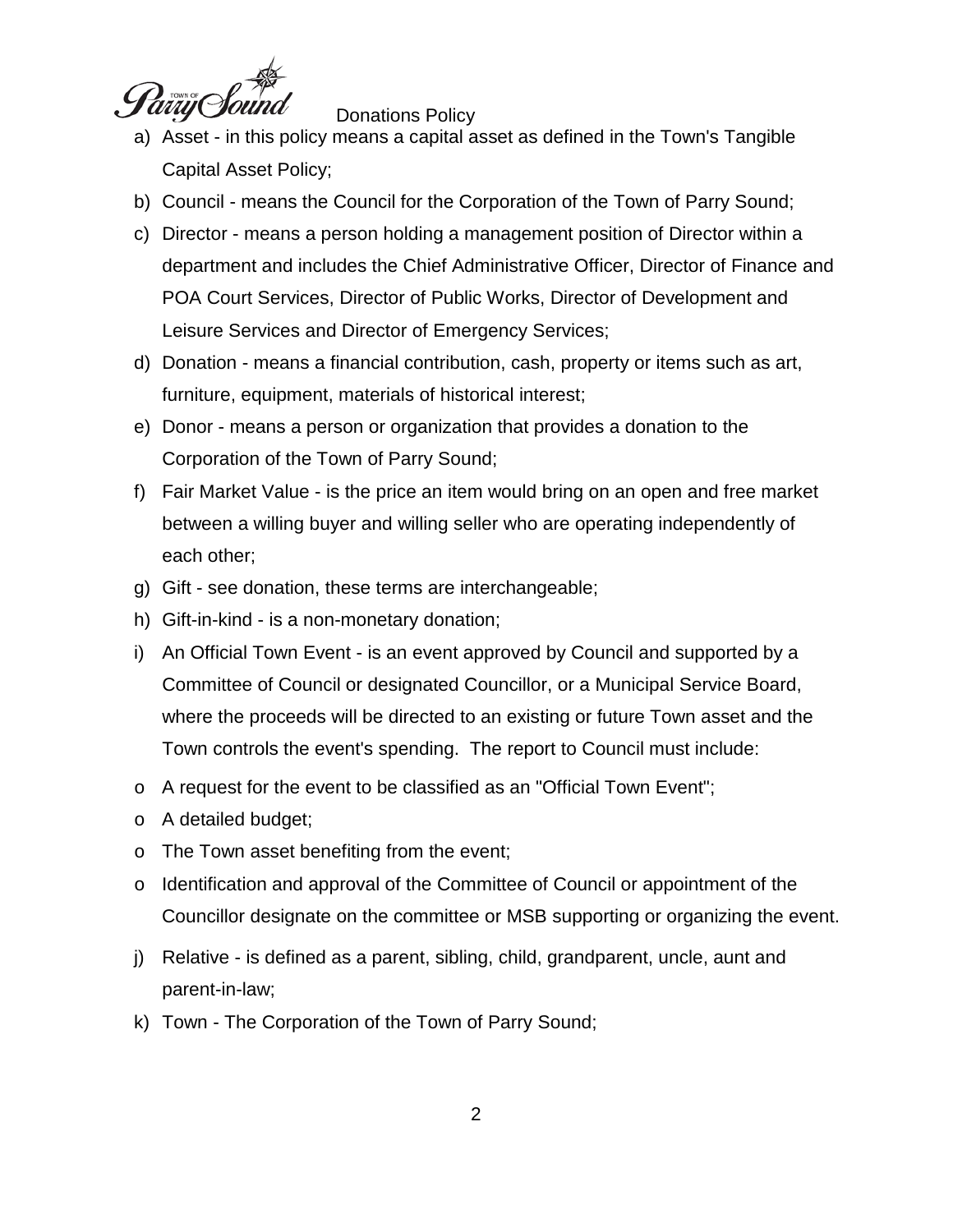

l) Treasurer - means the Council appointed Treasurer of the Corporation of the Town of Parry Sound.

#### **General Rules**

- 8. No individual or organization shall solicit funds in the name of or on behalf of the Town without the approval of the CAO or Council unless they are doing so on behalf of an "Official Town Event"
- 9. The Canada Revenue Agency (CRA) defines a donation / gift as "a voluntary transfer of property owned by a donor to a donee, in return for which no benefit accrues to the donor".
- 10.To have a valid donation / gift, there must be an intention to give, a delivery and an acceptance. Because there must be an acceptance by the donee, a donation is not completed until it is accepted.
- 11.The transfer is made without the expectation of return.
- 12.No benefit of any kind may be provided to the donor or anyone designated by the donor, except where the benefit is of nominal value. The benefit is considered "nominal value" where its fair market value does not exceed the lesser of \$50 or 10% of the amount of donation.

# **Qualifying Donations**

13.Donations that qualify for an official tax receipt generally include:

- a) Cash;
- b) Capital, real or depreciable property;
- c) Personal-use property, works of art, jewellery, rare books, stamps or coins;
- d) A leasehold interest or a residual interest in real property;
- e) Donations of life insurance properties; and
- f) Donations made under a will.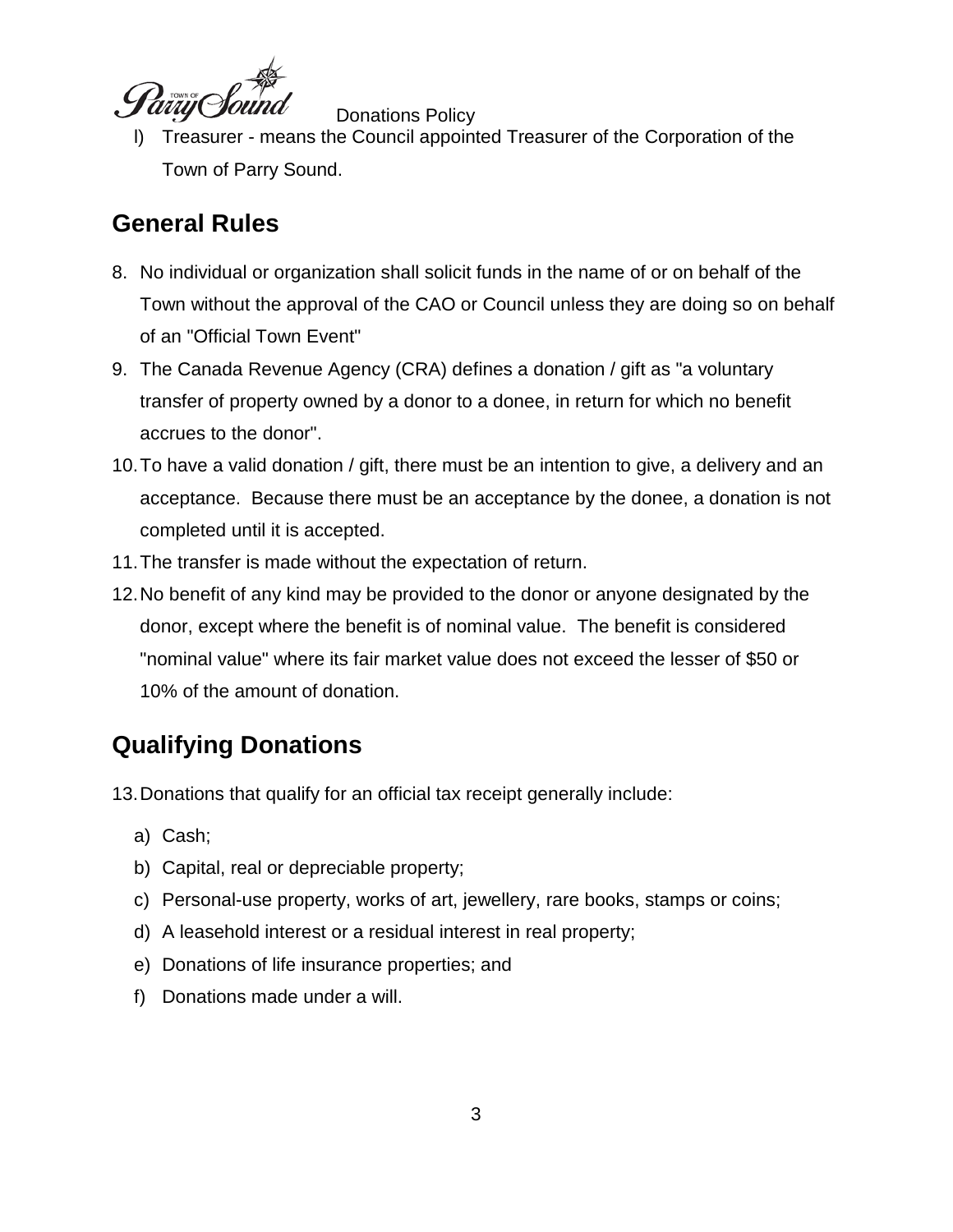

14.There are special rules for donations of cultural property and donations of ecologically sensitive lands where the donor wishes to claim the donation as either certified cultural property or certified ecologically sensitive lands.

### **Non-Qualifying Donations**

15.The following are items that are not considered to be qualifying donations:

- a) Contributions of skills or time or donations of a service through volunteer service.
- b) The payment of a basic fee for admission to an event or to a program does not qualify as a donation that is eligible for the issuance of a tax receipt. An exception to this rule is for the purchase of a ticket to a fund raising dinner, ball, concert, golf tournament or like event. In this case, the donation is valued as the difference between the fair market value of the food, entertainment, prizes and the purchase price of the ticket. As per CRA guidelines, the Town will not issue a tax receipt if the total value of the food, entertainment, and prizes exceeds 80% of the purchase price of the ticket.
- c) When a donor requests that the donee pay for a portion of the donation no tax receipt will be issued.
- d) When the donor has directed the funds to a specific person or family, no tax receipt will be issued.
- e) Donations that have a direct benefit to the donor or any relative of the donor will not receive a tax receipt.
- f) Donations made in exchange for consideration of a right, priviledge, material benefit or advantage such as promotions or advertising for the donor's purpose do not qualify for income tax credits under the ITA and no receipts can be issued.
- g) The CRA regulations on donations where the donor's company name, logo, slogan or address/phone number is listed in promotional material would not qualify.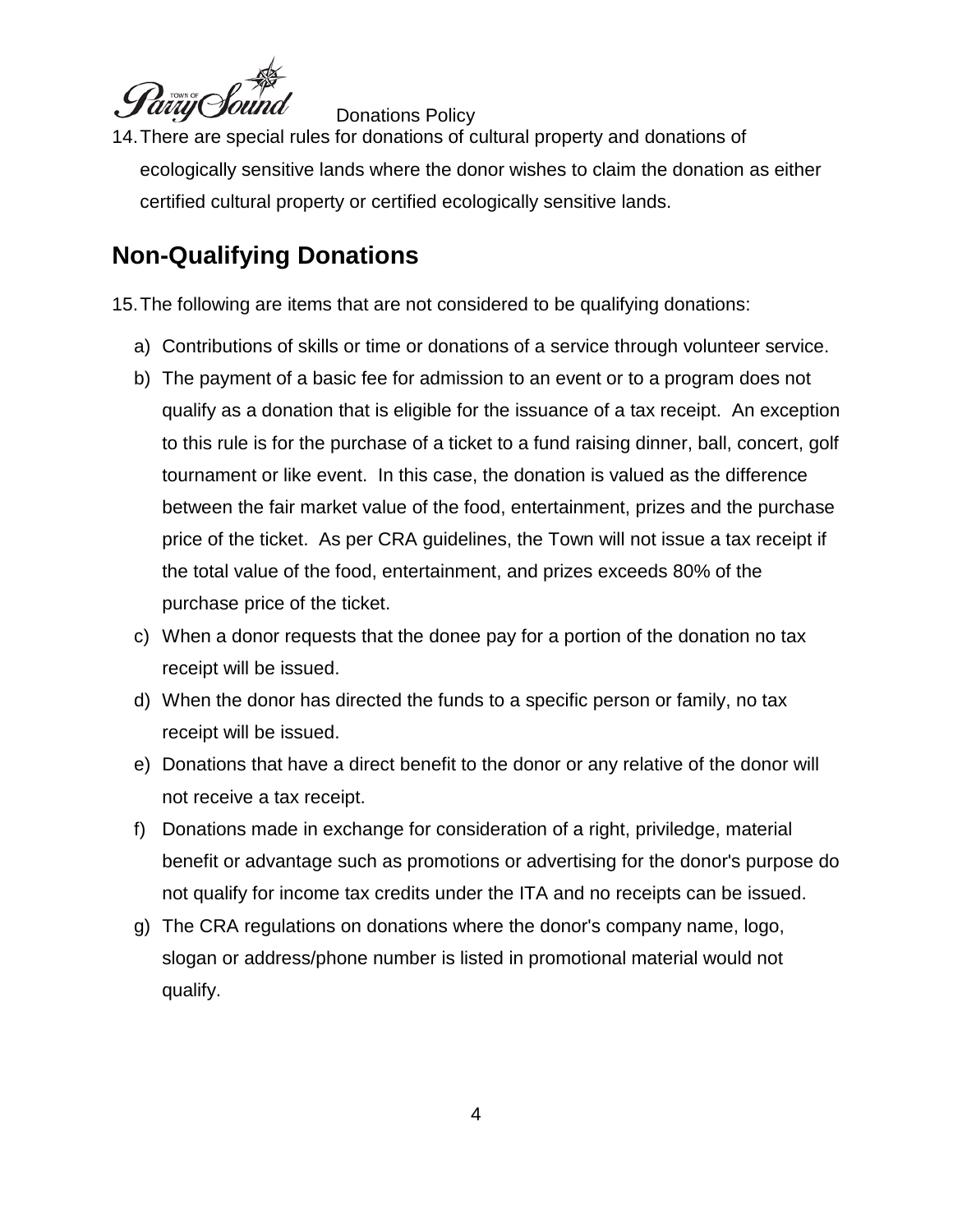

#### **Issuance of Receipts**

- 16.Upon the confirmation that the donation is in compliance with this policy the Treasurer shall issue an "official tax receipt for income tax purposes" and will include all the information specified in Regulation 3501 of the Income Tax Act.
- 17.All requests for tax receipts must be accompanied by appropriate donor and donation information.
- 18.Income tax receipts shall be issued for donations of \$25.00 or more, unless specifically requested by the donor and approved by the Treasurer.
- 19.The date of the donation is the date the donation is received or the title to the asset transferred. Donations received after December 31st may not be included in the prior years donations unless the donation was post marked in the previous year.
- 20.CRA ultimately determines the value of the donation which is permitted for tax deduction.

#### **Accounting for Donations of Money:**

- 21.For cash donations, the receipt must be made out to the person delivering the donation. All cash donations shall be received by the Receptionist / Cashier at the Town's Municipal office.
- 22.All cheque donations will be required to have been cleared by the Town's financial institution prior to the issuance of a tax receipt. The receipt will be made out to the same name and address appearing on the cheque or form of payment.
- 23.Cheques, money orders and bank drafts should be made out to "The Town of Parry Sound". No third party cheques will be accepted.

#### **Accounting for Donations of Gifts-In-Kind**

- 24.The Town of Parry Sound will only issue official tax receipts for Gift-in-Kind donations where the donation provides a clear benefit to the Town of Parry Sound.
- 25.The value placed on Gift-in-Kind items will be determined by the item's Fair Market Value.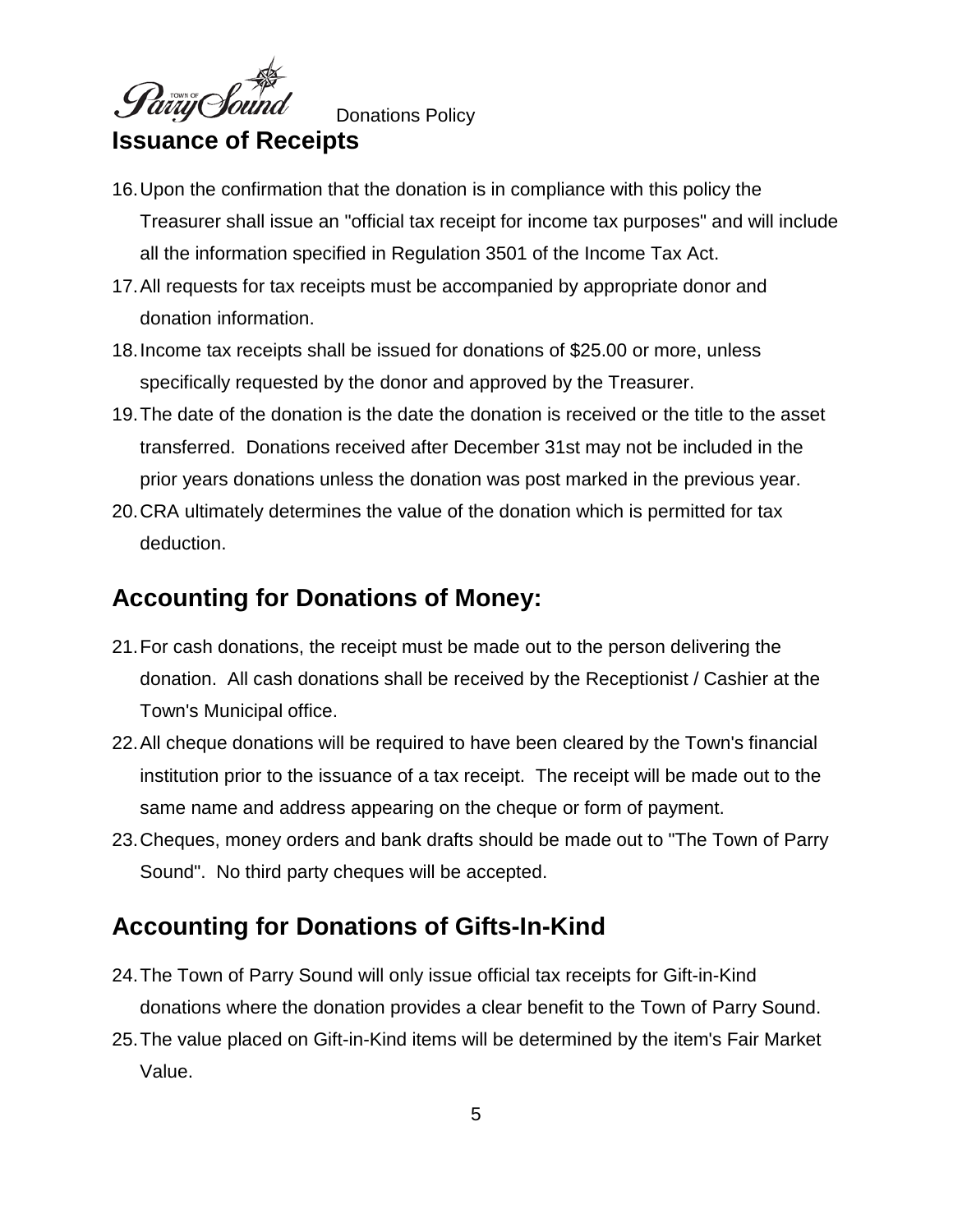

- 26.Valuation of Fair Market Value should be based on an arm's length sale and purchase of similar property at or near the same date. A minimum of one appraisal is required to be completed by a qualified dealer, appraiser or other knowledgeable individual who is familiar with the market for the object or property, whenever possible Art appraisers are to be members of the Art Dealers Association of Canada (ADAC). The dealer, appraiser or other knowledgeable individual must be independent of the donor. A second appraiser may be required at the discretion of the Treasurer.
- 27.If the item is valued at \$1,000 or less, a Town employee qualified to make the appraisal for such items may complete an appraisal of the item.
- 28.If the item is valued at more than \$1,000 outside appraisals are required, unless there is a ready market for the item from which a Fair Market Value can be ascertained. The average of these appraisals shall be used to determine the Fair Market Value of the item.
- 29.The receipt shall be in the amount of the average appraised value. The receipt shall also indicate a description of the object and the name and address of the appraiser(s), and shall be dated the day on which the Town received the Donation. If two appraisals are used and they significantly differ in appraised values, a third appraisal may be requested in an effort to clarify the true value.

#### **Accounting for Donations of Cultural Property**

- 30.Cultural property are items that are deemed by the Canadian Cultural Property Export Review Board to have "outstanding significance and national importance" to Canada. Criteria in determining the "significance and importance" can include the items close association with Canadian history or national life and / or its aesthetic qualities and / or its value in the study of the arts or sciences.
- 31.The donation of cultural property must be certified as such by the Canadian Cultural Property Export Review Board.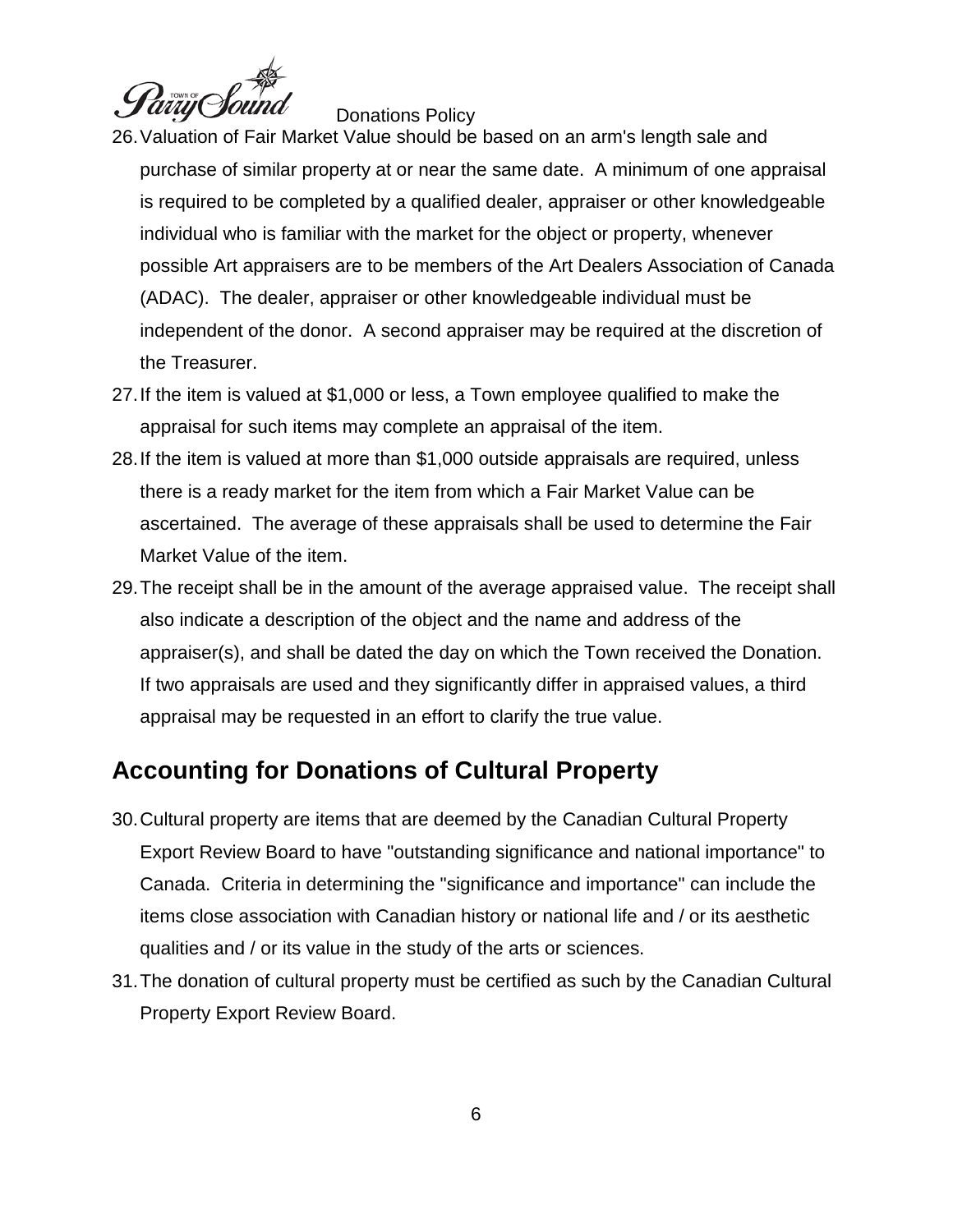

- 32.The receiving department shall be responsible for making the application to the Canadian Cultural Property Export Review Board for "Certification of Cultural Property for Income Tax Purposes."
- 33.Income tax receipts will be issued by the Canadian Cultural Property Export Review Board and Fair Market Value is determined by the Board on the date ownership is transferred to the Town.

# **Accounting for Donations of Ecologically Sensitive Property**

- 34.An ecological gift must be land (including a servitude for the use and benefit of a dominant land, a covenant or an easement) that is certified by the Minister of the Environment, or a person designated by the Minister, to be ecologically sensitive land the conservation and protection of which is, in the opinion of the Minister, or that person, important to the preservation of Canada's environmental heritage.
- 35.The categories of land that qualify as being ecologically sensitive vary from province to province. In Ontario these may include:
	- a) Provincially Significant Wetlands (PSWs);
	- b) Areas of Natural and Scientific Interest (ANSIs);
	- c) Areas identified in the Town's Official Plan as an Environmentally Significant Area (ESA) and other components of the Natural Heritage System such as significant stream corridors and significant woodlands;
	- d) Significant portions of the habitat of endangered, threatened or vulnerable species in Ontario; and
	- e) Areas managed for wildlife habitat conservation purposes that qualify under the Managed Forest Tax Reduction Program.
- 36.The value of donated lands is based on the fair market value of the land, as determined by a qualified land appraiser using recognized valuation techniques. For conservation easements, restrictive covenants and servitudes, the value of the land is deemed to be the greater of its fair market value otherwise determined and the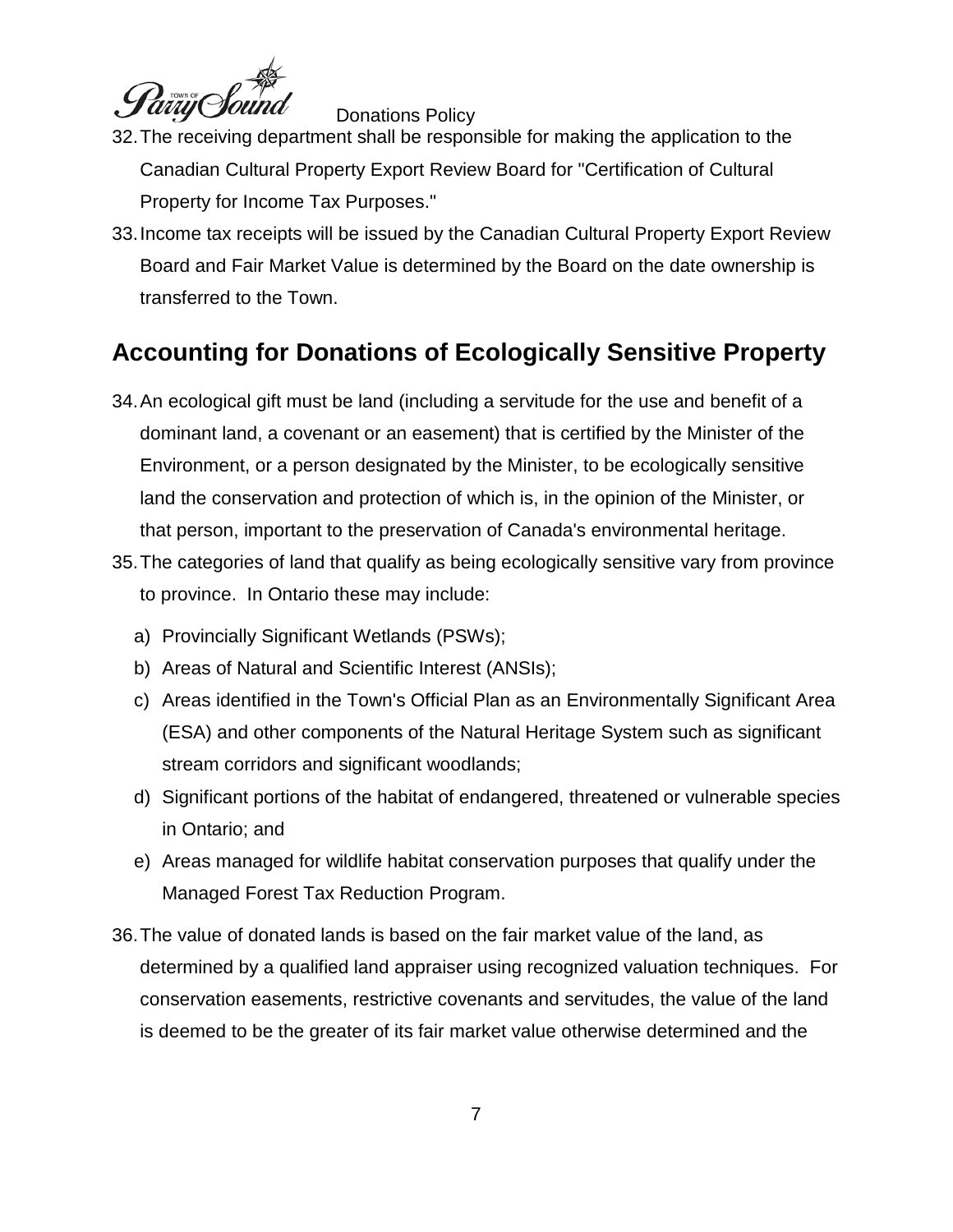

amount by which the fair market value of the land is reduced as a result of the making of the gift.

37.A tax receipt for the fair market value is issued and will be attached to a completed Certificate for Donation of Ecologically Sensitive Land and submitted to the CRA.

# **Accounting for Donations For Specific Purposes**

- 38.Donations and requests for donations that are made for specific purposes will require Council approval. These requests may originate from individuals, organizations or Council directly. Long-term programs, where cash inflows and expenditures may span many years are best handled through the establishment of a Reserve Fund. These would include situations where donations are received for specific capital projects, such as recreational facilities.
- 39.Requests to direct donations to a specific operation of for specific capital projects, such as to a community or cultural centre, which are generally short-term in nature are best handled by recording the revenue directly to the appropriate revenue account.

# **Accounting for Donations to Support Organization Independent of the Town**

- 40.Organizations that offer programs of genuine benefit to the community may request that the Town receive donations on their behalf for the purpose of issuing income tax receipts. Under the ITA, the Town cannot issue income tax receipts for funds that it will not itself be responsible for spending. Such organizations should receive their donations directly, and register as a Charity with CRA if they wish to provide income tax receipts.
- 41.The Town may however accept these types of donations with the understanding that no official tax receipt will be issued.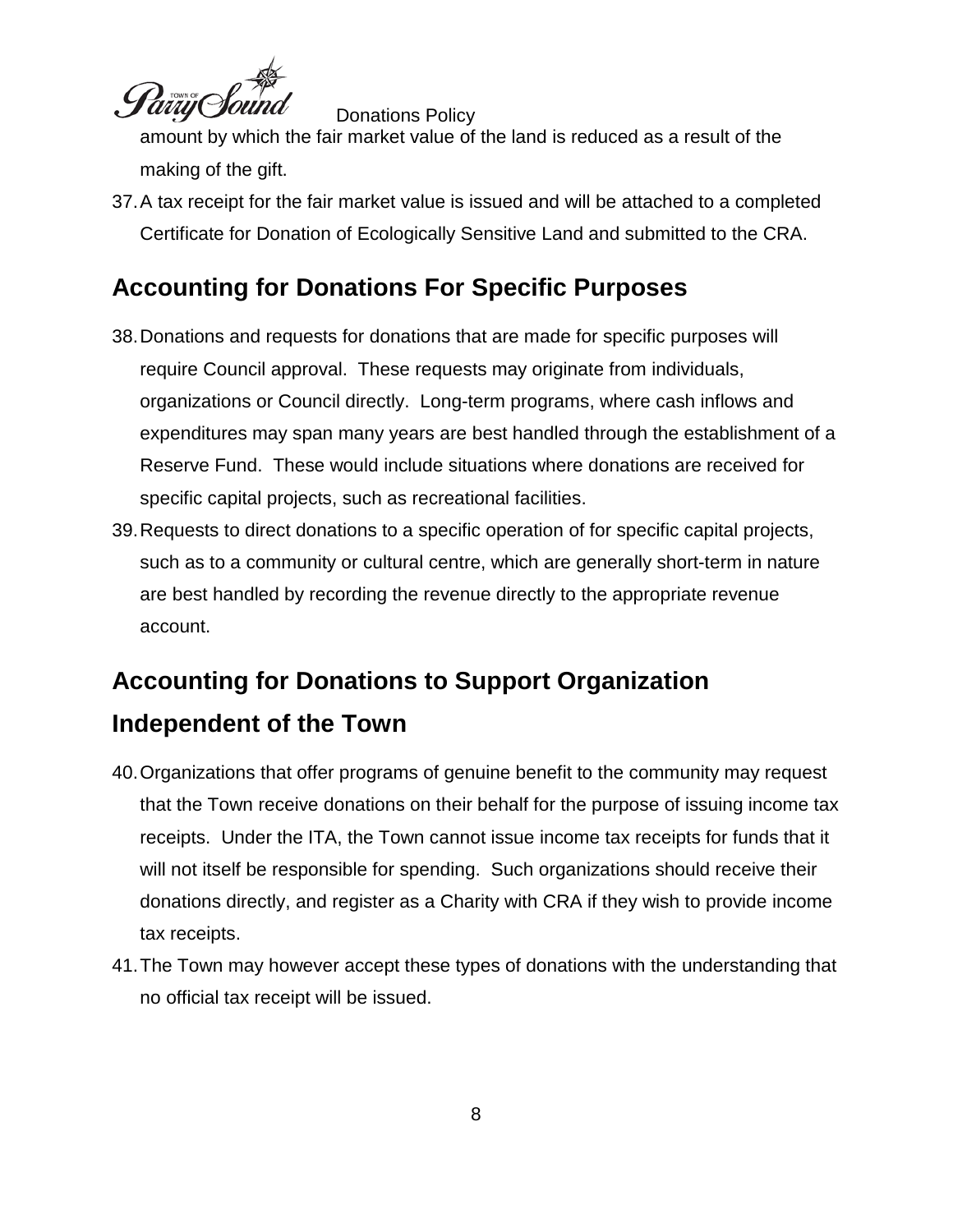

**Acceptance**

Donations Policy

- 42.The Treasurer, Director of Finance and POA Court Services, is the final level of acceptance for all donations requiring tax receipts for the Town of Parry Sound.
- 43.The Treasurer may grant approval for official tax receipts for money donations made through a Council approved fund raising effort.

### **Associated Costs**

- 44.Unless otherwise agreed upon by the Town, the donor will be responsible for any of the following costs (where applicable):
	- a) Transporting the item;
	- b) Appraisal or evaluation by a certified agency;
	- c) Photographs for inventory and insurance purposes; and
	- d) Conservation treatment, if required.
- 45.Where the Town agrees to incur any of the above costs, these costs will be expenses to the receiving Department.

#### **Financial Implications**

- 46.Financial implications of accepting a donation should be a consideration in the assessment of the donation acceptance. Some of the financial costs to consider are:
	- a) Cost of project implementation;
	- b) Installation of the work;
	- c) Restoration;
	- d) Ongoing maintenance; and
	- e) Taxes payable to CRA by the Town of
	- o 30% of the FMV if the cultural property is disposed of within 10 years; or
	- o 50% of the FMV if ecological property is disposed of or changes its use.